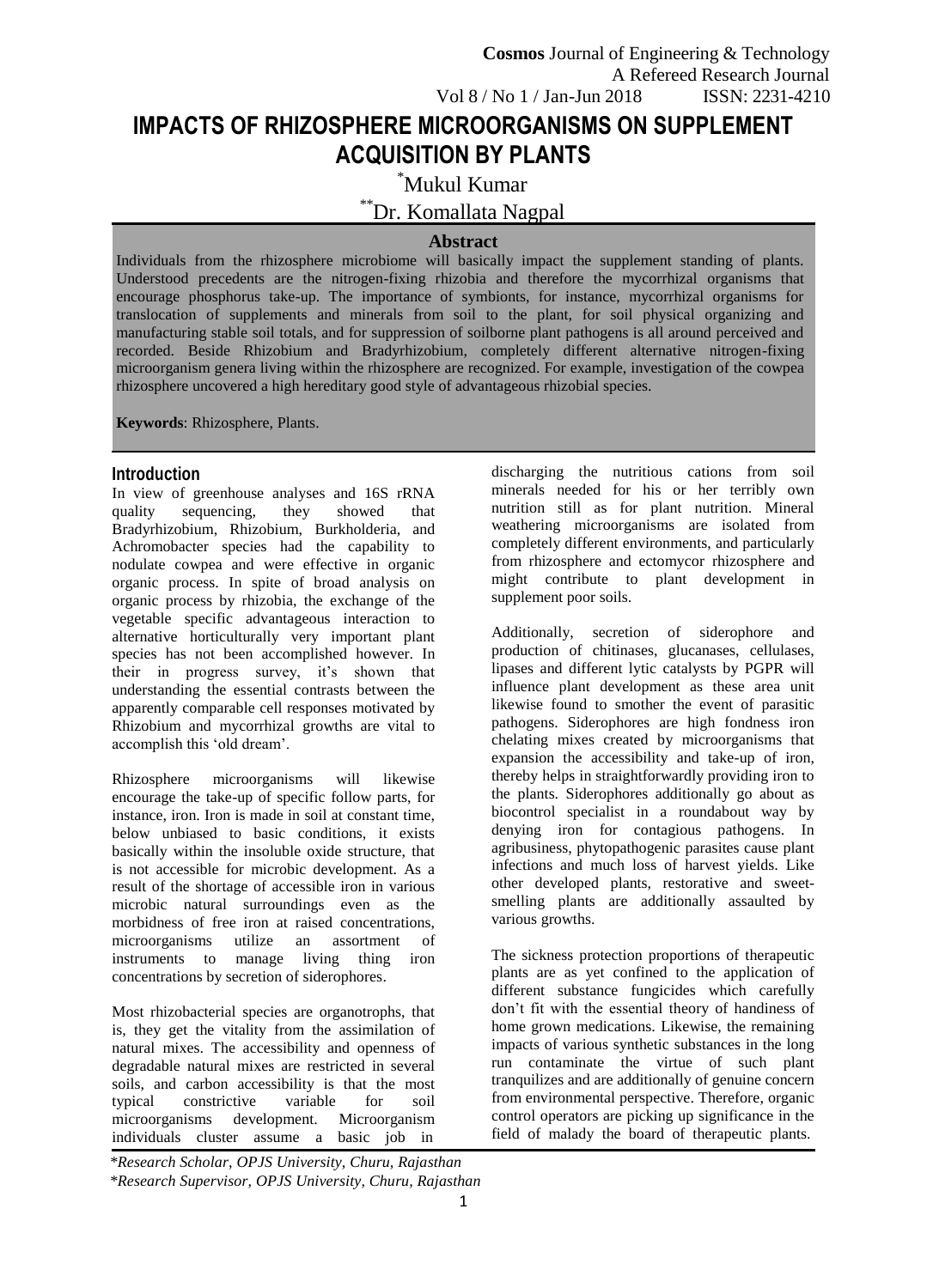Numerous scientists have revealed that powerful colonization by PGPR contributed to the effective suppression of plant pathogens and hence these can be considered as potential utilization of biocontrol operators as swaps for agrochemicals.

#### **Review of Literature**

Dongre, (2015) analyzed the different plant improvement propelling qualities improvement headway. Plant improvement in soil depended on different biotic & abiotic factors to different minute creatures, developments, protozoa and green development whereby microorganisms overshadow tremendous edge. Indole acidic corrosive (IAA) creation was a noteworthy property of rhizosphere microorganisms that invigorate and encouraged plant development. The present work managed disconnection, portrayal and recognizable proof of indole acidic corrosive delivering microscopic organisms from the rhizospheric soil. Out of ten Indole acidic corrosive delivering separates, five were chosen as proficient makers. Streamlining of indole acidic corrosive generation was done at various social states of pH and temperature with fluctuating media segments, for example, carbon and nitrogen.

Manoil, (2015) analyzed the phosphate solubilizing microorganisms nursery investigated as soil tests for bacterial isolation. Indole acidic corrosive (IAA) generation was a noteworthy property of rhizosphere microscopic organisms that invigorate and encourage plant development. The present work managed disconnection, portrayal and distinguishing proof of indole acidic corrosive delivering microscopic organisms from the rhizospheric soil. Out of ten Indole acidic corrosive delivering separates, five were chosen as proficient makers. Streamlining of indole acidic corrosive creation was done at various social states of pH and temperature with shifting media parts, for example, carbon and nitrogen source, tryptophan fixation. Fractional refinement of IAA was done and immaculateness was affirmed with thin layer chromatography. Thusly, impact on plant development was tried by pot test. In end the examination recommends the IAA delivering microorganisms as effective biofertilizer inoculants to advance plant development.

Sandeep Chaudhary, (2015) Therhizosphere organisms assumed an imperative job in improving restorative estimations of therapeutic plants. The job of microorganisms in plant development, supplement accessibility, ailment opposition, yield and nature of restorative mixes was exhibited in therapeutic plants. Dry Rhizosphere of restorative plants gathered structure Sinai, Egypt and water treated spoke to a typical physiological worry for

the microbial networks dwelling in surface of these therapeutic plants. A dry and wetting by water prompted lysis in a critical extent of the microbial biomass and, for various reasons,

#### **Plant Development under Biotic Pressure**

The rhizosphere offers the frontline guard to plant roots against assault by soil borne pathogens completely different people from the rhizosphere microbiome will antagonize soil borne pathogens antecedently and amid essential infection, and amid secondary unfold on and in root tissue. the elemental instruments by that rhizosphere microorganisms avert plant pathogens square measure association, competition for follow elements, supplements and microsites, parasitism, electric resistance with majority detection influencing quality, and incited foundational obstruction.

Most, if not all, rhizobacteria turn out metabolites that hinder the event or action of competitory microorganisms. In addition, rhizosphere parasites square measure productive manufacturers of antitoxin metabolites. Notably, Trichoderma species have gotten goodish attention for the assembly of antimicrobial mixes. Most contagious and microorganism biocontrol strains turn out over one anti-microbial compound with covering or various degrees of antimicrobial action. Curiously, varied anti-infection mixes effectsly have an effect on different microorganisms at subinhibitory concentrations, associate in nursing observation that prompted associate in nursing energizing new direction in analysis on the common functions of anti-toxins. Late studies have truly incontestable that anti-infection agents operate in an exceedingly concentration-subordinate means, going concerning as development inhibitors at high concentrations and as middle folks of animate thing motioning at low concentrations.

#### **Conclusion**

The leaves of Stevia are the wellspring of diterpene glycosides, for example, stevioside and rebaudioside. Stevioside, the primary sweet component in the leaves of S. rebaudiana, tastes around multiple times better than sucrose. Along these lines, it is considered to be a sugar substitute and business sugar both as stevioside and concentrate. Close to ST, Stevia likewise contains noteworthy amounts of chlorogenic corrosive, which has hypoglycemic impacts. A few elements of Stevia are financially utilized as a low-caloric sugar, i.e., as a sugar substitute. Aside from this, Stevia is wealthy in different supplements, for example, Magnesium, Miocene, riboflavin, Zinc, Chromium, Selenium, Calcium and Phosphorus and furthermore containing generous measure of